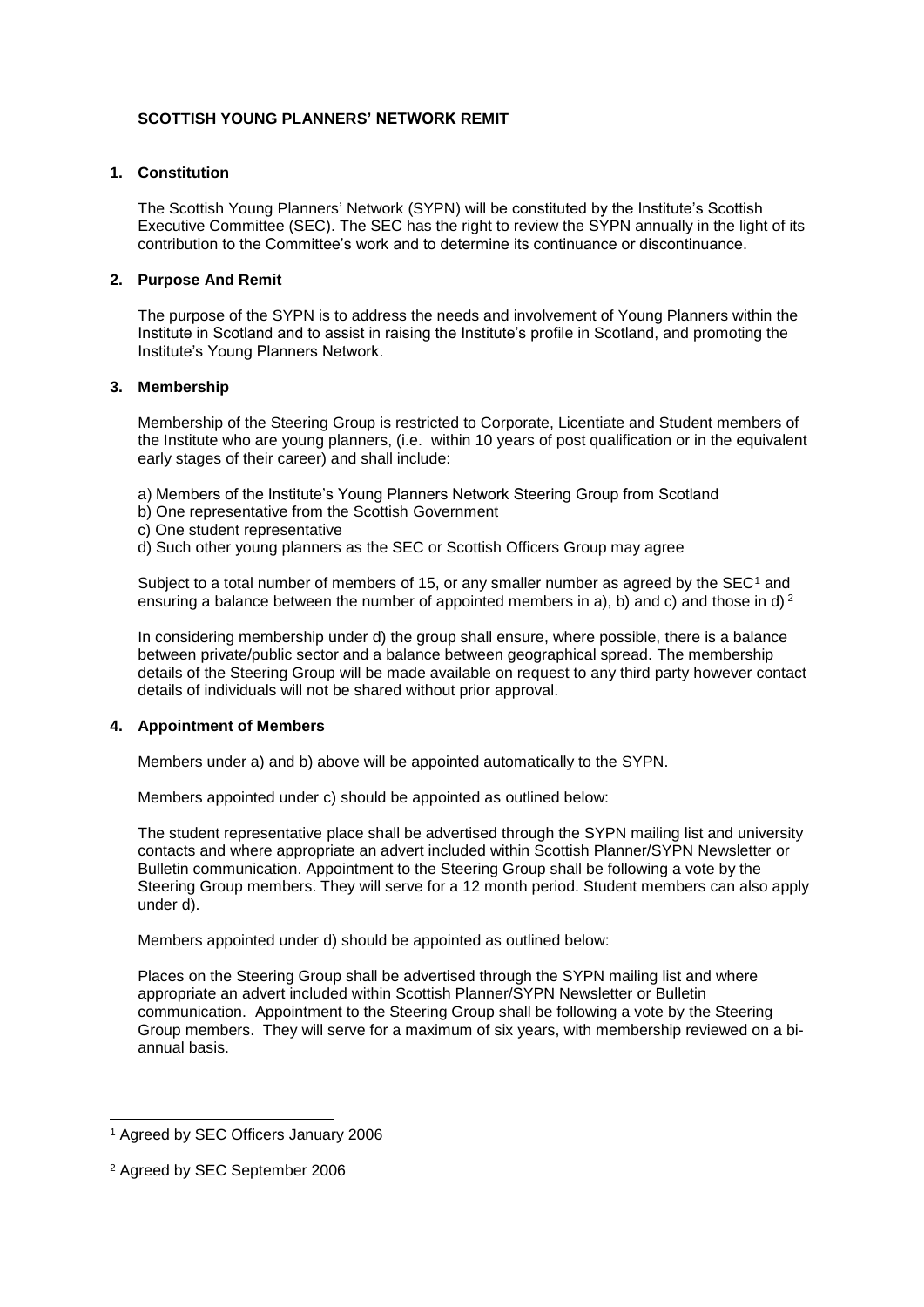The advert for members under c) and d) shall invite short submissions outlining why he/she wishes to join the Steering Group and what they can bring to the role.

#### **5. Appointment of Chair**

The SYPN will appoint a Chair and Deputy Chair. The Chair shall serve for a period of 12 months and will be succeeded by the Deputy Chair. The Deputy Chair will also automatically be elected to the SEC. Appointment of the Deputy Chair shall be a vote by Steering Group members.

## **6. Delegation of work and authority**

The SYPN shall determine its work priorities and targets noting that a RTPI Young planners Toolkit has been produced to provide a guide and template approach for most areas of likely activity. The toolkit and any subsequent activities or communication are informed by the SEC's annual Operational Plan and any Priorities in the Plan that might be relevant to the SYPN's work. Regular progress reports should be provided at each SEC meeting. Wherever possible the RTPI Scotland Outcomes stated in 2012 or those agreed subsequently, should be referenced and links made to ensure work or SYPN activities align.

The SYPN will have Authority to decide how it carries out its work within its remit and scope of delegation; however any expenditure or use of other Institute resources must be agreed with Institute staff before any commitment is made by SYPN members.

The SYPN will prepare and work to a business plan, which shall be reviewed annually. This will be presented to the SEC on an annual basis for approval. The business plan will reference the SYPN remit which will periodically be updated. Updates when made will also be subject to SEC approval.

## **7. Sub-Groups**

In carrying out their activities the SYPN may organise sub-groups in accordance with the Regional Chapters. The SYPN shall co-ordinate with the Chapters and sub-groups over the organisation of regional activities.

#### **8. Events and Conferences Including Declarations of Interest**

The SYPN will agree the theme, programme, speaker, venue and format for events and conferences with the National Director. Institute staff will deal with suppliers and contractors for services as necessary, such as booking the venue, arranging printing and appointing a conference organiser. The budget must be agreed with staff for each event beforehand. Sponsorship raised to fund or assist with the running and hosting of events or conferences shall as necessary be declared in line with the RTPI and SEC governance arrangements. SYPN steering group members will be given the opportunity at each steering group meeting to declare any immediate conflicts of interest which will be noted in agreed minutes.

SYPN Steering Group members who are party to financial decisions made by the SYPN Steering Group may require to declare their interests if they consider that they have secured monies and any gifts or hospitality received in connection with their role or association in The Royal Town Planning Institute. A declaration of interests form is provided for this purpose, listing the types of interest to be declared.

This register of interests shall also be used to record all gifts of a value over £15 received by the Trustees, committee member and any member of staff. Interests and gifts will be recorded on the RTPI register of interests, which will be maintained by the Governance officer. The register will be accessible by Trustees and RTPI senior staff only.